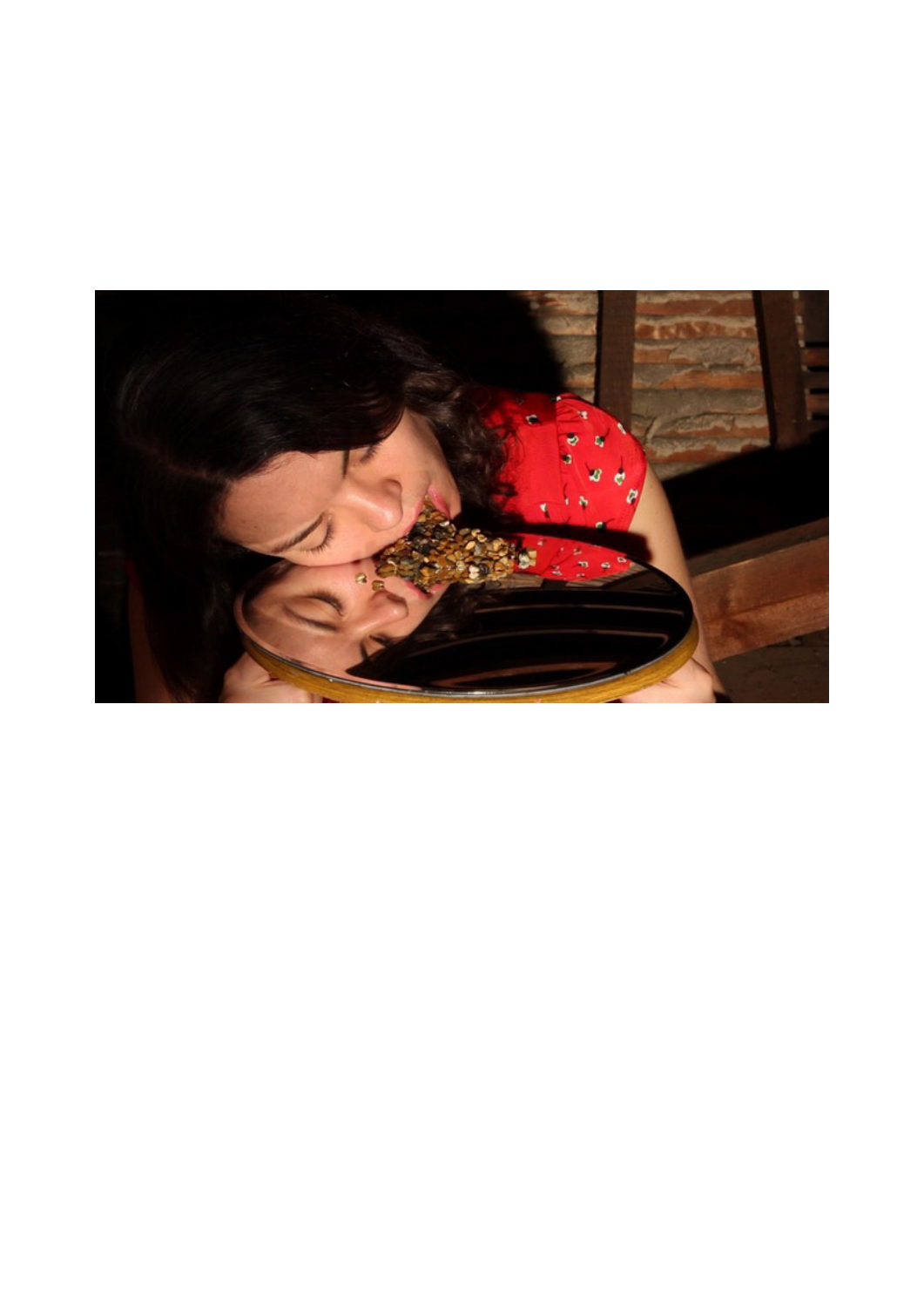**Maria Walsh**, *To Return (Home) is to Become (Unhomely): Reflections on Katharine Fry's Please Call Me Home*

Maria Walsh is Reader in Artists' Moving Image at Chelsea College of Arts, University of the Arts London. Her research on artists' moving image and critical theory has been published in *Rhizomes*, *Angelaki*, *Screen*, *Refractory*, *film-philosophy*, *NECSUS* and *MIRAJ*. She is Reviews Editor of *MIRAJ* (*Moving Image Review & Art Journal*) and her art criticism appears regularly in *Art Monthly*. She has previously published *Art and Psychoanalysis*  (2013) and her latest book *Therapeutic Aesthetics: Performative Encounters in Moving Image Artworks* was published by Bloomsbury in 2020.



Katharine Fry *After the transformation I was just the same* 2019 HD video (still)

Uncanny tropes proliferate in Katharine Fry's video installations. To name but a few: the self as double; the play with states of liveness; part-objects – mouths and severed limbs – that border on the inanimate; domestic interiors as female body-objects; and distorted spaces that both awkwardly conjoin with and delineate these female figures (1). This is one side of the uncanny, the side that can be identified, illustrated even, in visual culture. This uncanny and its psychoanalytic partner in crime, the abject, in which anxiety around bodily boundaries revolves around fluids rather than relations to past and/or part objects, has somewhat lost the sense of disturbance that characterises Freud's concept of the familiar unfamiliar. As opposed to the Enlightenment period in which the uncanny emerged as the spectral underbelly that haunted the quest for empirical mechanical knowledge, in a neuroscientific digital era the uncanny has become all too familiar.

However, the other side of the uncanny, the side that derives from the psychic phenomenon psychoanalyst Jean Laplanche identifies as a sense of being inhabited by 'an alien internal entity,' still persists (2). This intimate and perturbing non-coincidence between the self as mistress of itself and the self as haunted, even constituted, by an inner foreign body is one of the parameters around which Fry's investigation of the uncanny occurs. Key to this parameter is the reversal, itself uncanny, that Freud enacts at the beginning of his eponymous essay in relation to the German word for 'homely,' a reversal that shows that the safe space of the home is unsafe or unhomely. Readers of Freud's essay might recall how he begins by delineating the semantic proximity of *heimlich* (homely) and its antonym *unheimlich* (unhomely). He determines how what is familiar, cosy, and intimate, 'arousing a pleasant feeling of […] comfortable repose and secure protection, like the enclosed, comfortable house,' transmogrifies into that which is unfamiliar (3). In being securely tucked away, concealed from the outside and 'removed from the eyes of strangers, hidden, secret,' *heimlich* becomes that which is threatening and fearful, in other words, *unheimlich* (4). In fact, the reversal of one thing into its opposite could be said to characterise the entirety of Freud's psychoanalytic enterprise. Many of his key concepts – narcissism, masochism and the death drive being the ones that are relevant here – involve a transfer of psychic energy from primal states of an inchoate nature towards more stable external relations with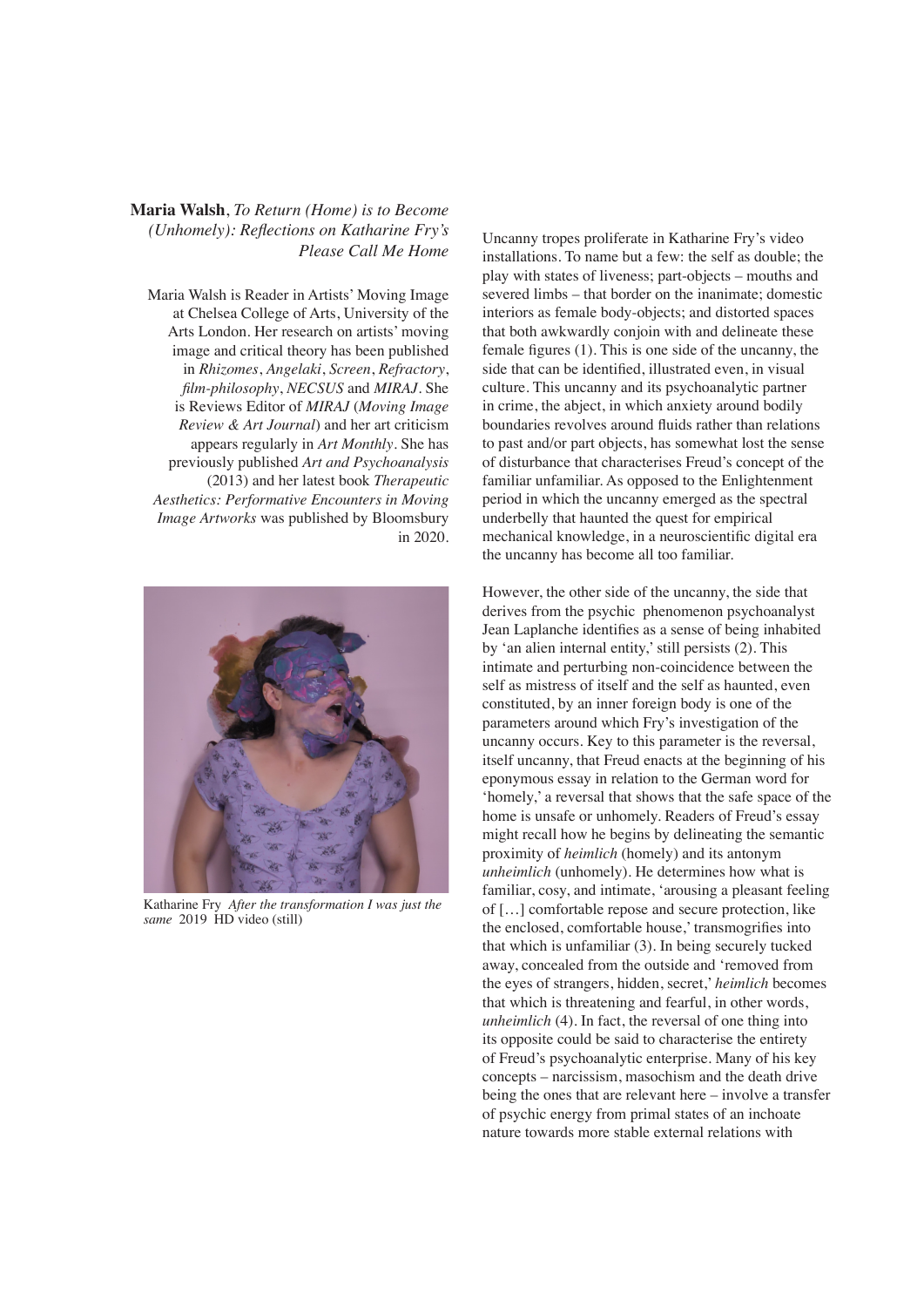objects, an action that is always in danger of reverting back into its opposite, i.e. back into primary diffused states of being. In this psychoanalytic narrative, the ego is constituted as oscillating between two poles: liveliness (the search for an external object) and inertia (the desire to return to primordial chaos), pleasure being derived from either and/or both sides of the equation (5).

Fry could be said to re-enact this oscillation between diffusion and stability in performative actions that gesture towards immobility yet are imbued with an inner fervour. In both *Did I get rid of it or are we just pretending not to notice?* (2015) and *I would tell you everything but there's no room* (2016), the upper torso of a semi-static female figure, the artist herself, is confined in and by domestic spaces, her oral micro-movements intimating an uncanny threshold between inner and outer experience. In the former video, uncomfortably squeezed between a shelf and some piping, she gazes seductively towards the camera, perfectly still, apart from sporadically blowing a fake pearl out of her mouth with just enough force for it to roll along the shelf towards an implied viewer. In the latter work, chin propped on a mirrored table, she rolls her head from side to side on a mass of gravel pebbles that seems to both emit from and be ingested by her open mouth, the on-screen sound evoking a sense of being choked. Overlaying this hypnotic motion, Fry's voiceover intermittently sings odd lines from half-remembered, vaguely familiar songs. Repeated like incantations to ward off danger or perhaps invite it in, their talismanic quality is gradually accompanied by an eerily intense humming noise whose location cannot be determined.

The sporadic singing of odd lines from remembered songs is a particular feature of Fry's oeuvre. In this, and in other videos, the fragmented, repetitive lyrics are suggestive of primal scenes relating to the parental imagos that are first encountered in the home and to which all later loves are related. If the rolling pearls in *Did I get rid of it or are we just pretending not to notice?* suggest a kind of abject seduction in which a gift is being spewed out, a sign of desired, yet lost love, the intermittent lyrics of *l would tell you everything but there's no room* hint at a scene of ambivalent paternal seduction. While in the former, the pearls are both expelled and devoured, in the latter, the refrain infers a more uncanny sense of loss. The lyrics turn on a child's fear of water in relation to a first swimming lesson.

Voiced as a temporal displacement from a 'he said, 'cos you're all grown up now' to a 'you see, I'm all grown up now,' this inferred Oedipal separation, at odds with the perversity of Fry's oral gesture, recalls to my mind what Laplanche classifies as the 'essentially traumatic nature of human sexuality' as a seduction from the outside (6).

For Laplanche, the implantation of sexuality always comes too early or too late. Too early in that, in Laplanche's theory of seduction, which is not a theory of sexual abuse, the neonate encounters the unconscious of the adult and their desire before it can understand its meaning. In psychoanalysis, the first adult is usually the mother, though it can be another carer. For Laplanche, the 'first gestures of a mother towards her child are necessarily impregnated with sexuality,' not because the mother desires the infant but because she desires the father, or an adult other (7). The infant's developing psyche is propped on its bodily reception of the mother's or first other's enigmatic messages via tactile caregiving. 'Such care, in focusing on certain bodily regions, contributes to *defining* them as erotogenic zones, zones of exchange which demand and provoke excitation in order subsequently to reproduce it autonomously, through internal stimulation (8).' The mouth is one such erotogenic zone. This initiation into something that exceeds the infant's capacity to decode it opens up the dimension of what Laplanche calls the enigmatic signifier of unconscious desire. Later scenes of seduction, especially around puberty, retrospectively attempt to work through this initial riddle of sexuality, the enigma of which generates the uncanny effects of displacement and proximity, familiarity and strangeness.

That the scenes of seduction Fry performs in her work could be said to oscillate between a maternal and a paternal outside is underscored by *d.a.n.c.e. f.o.r. y.o.u.r. d.a.d.d.y.* (2017) in which Fry uses her body in fast motion to repeatedly delineate the triangular architectural coordinates of a loft space while, on the soundtrack, sporadically whispering the lines 'he's coming home… he's on his way.' The refrain borrows the words of another to both articulate a potential threat to domestic space and to protect against its claustrophobia, the ambiguity of the concluding songline 'I only have eyes for you' retaining the scene's enigmatic register of desire. Now let me be clear, I am not saying that these parental seductions are real but that they are sites of fantasy which Fry acts out in her videos